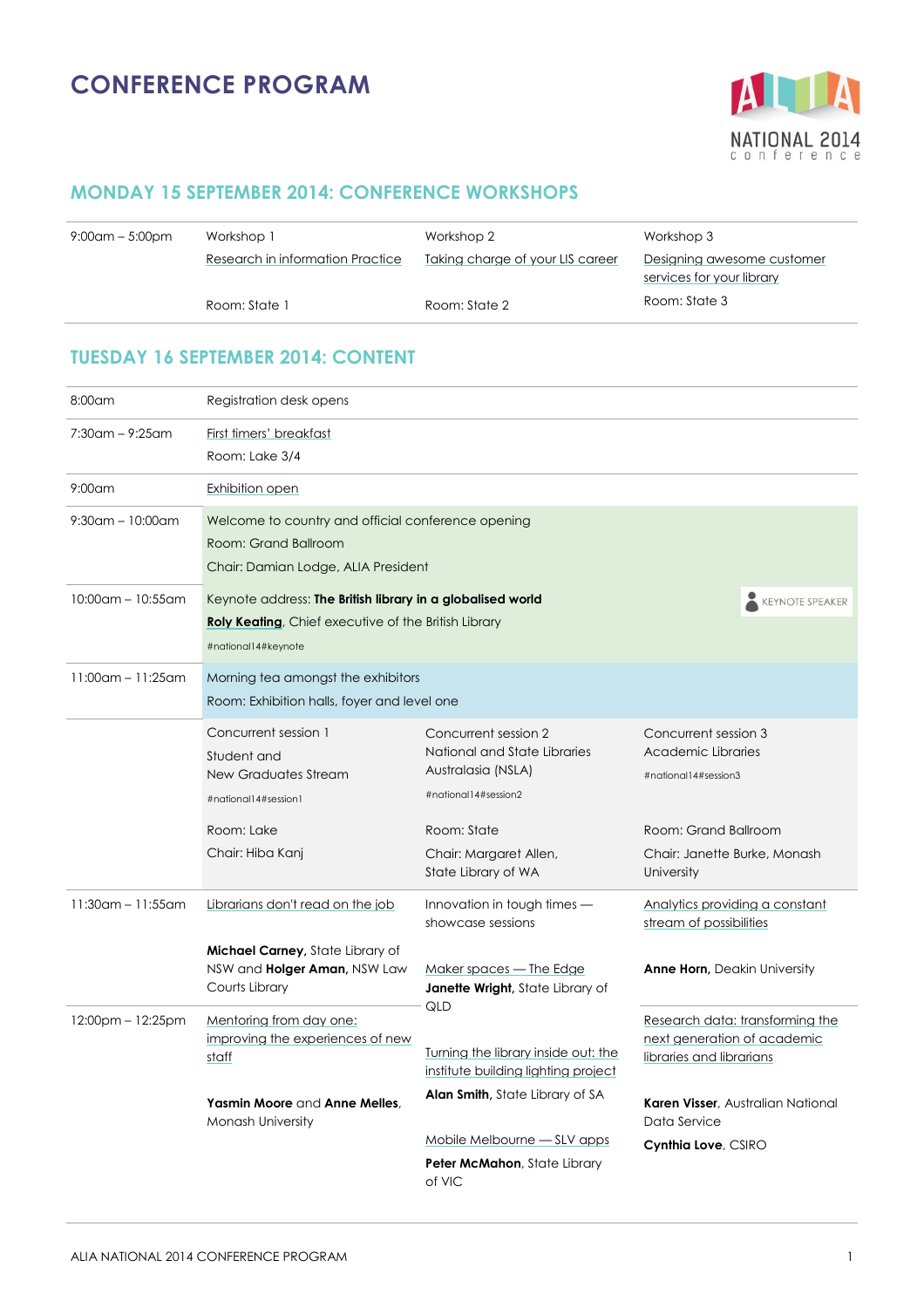

|                       |                                                                                                                               | Transcribing the past<br>Maggie Patton, State Library<br>of NSW                                                                       |                                                                                         |
|-----------------------|-------------------------------------------------------------------------------------------------------------------------------|---------------------------------------------------------------------------------------------------------------------------------------|-----------------------------------------------------------------------------------------|
|                       |                                                                                                                               | Storylines with Ara Irititia<br>John Geijsman, State Library of<br><b>WA</b>                                                          |                                                                                         |
|                       |                                                                                                                               | VIZIE – collecting social media<br>Mylee Joseph, State Library<br>of NSW                                                              |                                                                                         |
| $12:30pm - 1:55pm$    | Lunch amongst the exhibitors<br>Room: Exhibition halls, foyer and level one                                                   |                                                                                                                                       |                                                                                         |
|                       | Concurrent session 4<br>Student and New Graduates                                                                             | Concurrent session 5<br><b>TAFE Libraries</b>                                                                                         | Concurrent session 6<br><b>Special Libraries</b>                                        |
|                       | #national14#session4                                                                                                          | #national14#session5                                                                                                                  | #national14#session6                                                                    |
|                       | Room: Lake                                                                                                                    | Room: State                                                                                                                           | Room: Grand Ballroom                                                                    |
|                       | Chair: Patrick Splawa-Neyman                                                                                                  | Chair: Angelo Gasparini, Kangan<br>Institute                                                                                          | Chair: Laurie Atkinson, Supreme<br>Court of Victoria                                    |
| $2:00$ pm $- 2:25$ pm | There and back again: a story of<br>how an idea arew beyond<br>expectations                                                   | Working together: the importance<br>of collaboration between the TAFE<br>library and TAFE teachers                                    | The online campaign: building the<br>2013 Australian federal election<br>web collection |
|                       | Kate Freedman and Abigail Joy<br>Willemse, Wintec (Waikato<br>Institute of Technology) New<br>Zealand<br><b>INVITED PAPER</b> | <b>Julie Barkman, TAFE NSW</b>                                                                                                        | <b>Russell Latham</b> , National Library of<br>Australia                                |
| $2:30$ pm $- 2:55$ pm | Professional learning networks<br>for online students and new grads<br>of LIS                                                 | "Same truth, different reality":<br>Information literacy practices in<br>vocational and vocational/higher<br>education TAFE libraries | <b>ANZAC connections - delivering</b><br>and connecting real content and<br>data online |
|                       | Jessica Begley, AIC                                                                                                           | Paul Kloppenborg, William Angliss<br><b>TAFE</b>                                                                                      | Robyn van Dyk,<br>Australian War Memorial                                               |
| $3:00$ pm $-3:25$ pm  | Afternoon tea amongst the exhibitors                                                                                          |                                                                                                                                       |                                                                                         |
|                       | Room: Exhibition halls, foyer and level one                                                                                   |                                                                                                                                       |                                                                                         |
|                       | Concurrent session 7<br><b>Student and New Graduates</b>                                                                      | Concurrent session 8<br><b>Public Libraries</b>                                                                                       | Concurrent session 9<br><b>School Libraries</b>                                         |
|                       | #national14#session7                                                                                                          | #national14#session8                                                                                                                  | #national14#session9                                                                    |
|                       | Room: Lake                                                                                                                    | Room: Grand Ballroom                                                                                                                  | Room: State                                                                             |
|                       | Chair: Hiba Kanj                                                                                                              | Chair: Jan Richards, ALIA APLA                                                                                                        | Chair: Anne Girolami, Mercy<br>College                                                  |
| $3:30$ pm $-3:55$ pm  | The road goes ever on and on: a<br>librarian's unexpected journey                                                             | <b>Building blocks to better libraries:</b><br>using Minecraft to engage young<br>people with their library                           | Advocacy and your school library                                                        |
|                       | <b>Andrew Finegan</b>                                                                                                         |                                                                                                                                       | <b>ALIA Schools Committee</b>                                                           |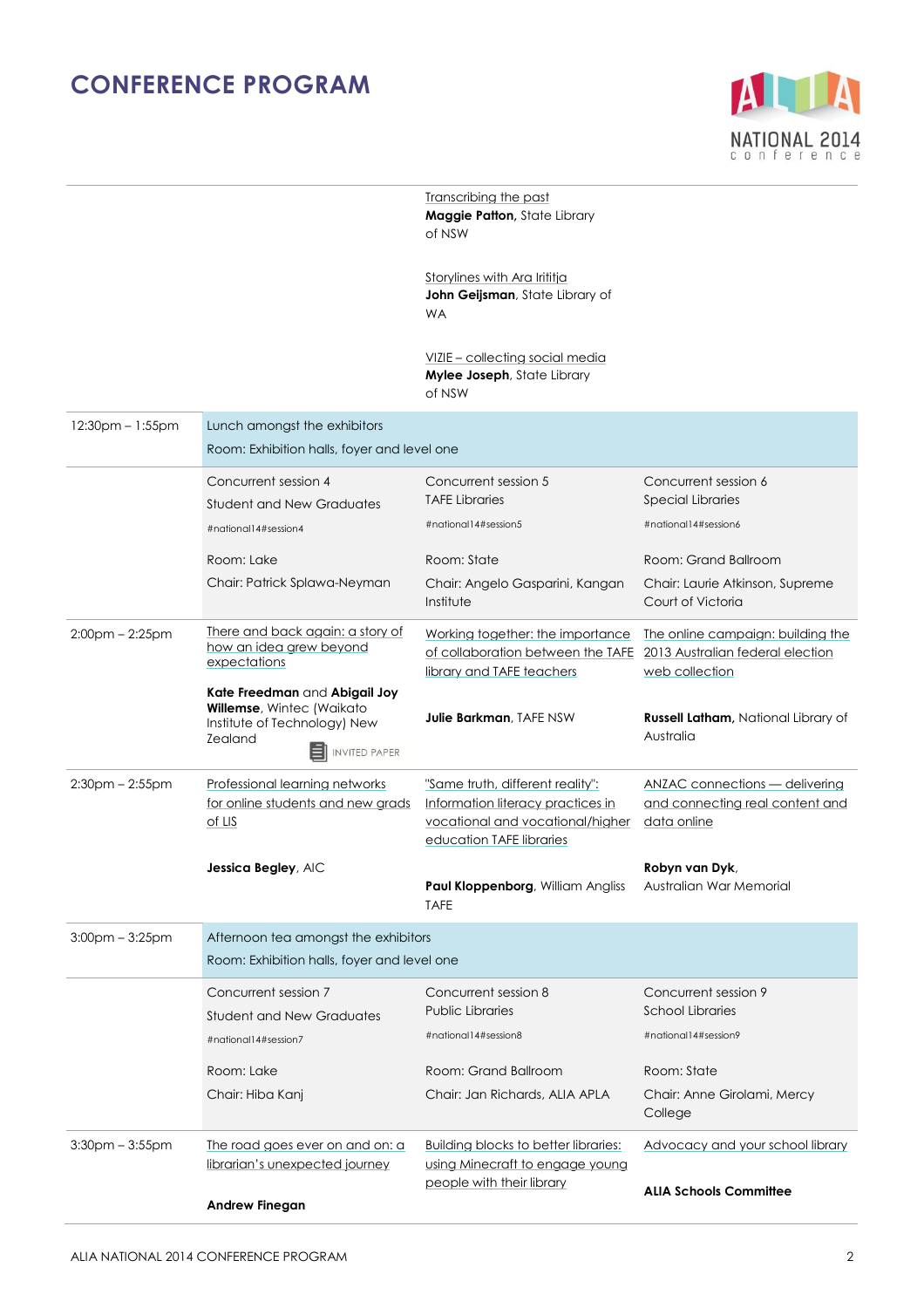

|                       | <b>INVITED PAPER</b>                                                                                 | <b>Rachael Cilauro.</b><br>Melbourne Library Service                                       |                                                                                |
|-----------------------|------------------------------------------------------------------------------------------------------|--------------------------------------------------------------------------------------------|--------------------------------------------------------------------------------|
| $4:00$ pm – $4:25$ pm | Choose your own (outback)<br>adventure: making the most of LIS<br>opportunities in central Australia | Community technology:<br>giving public users access to<br>specialist hardware and software | AITSL Standards for teacher<br>librarian practice                              |
|                       | Alex Williams.<br><b>Charles Darwin University</b>                                                   | Michelle McLean, Casey-Cardinia<br>Library Corporation                                     | <b>ALIA Schools Committee</b>                                                  |
| $4:30$ pm $- 4:55$ pm | Two new grads share their<br>mundane but successful<br>learning journey                              | Dokk1: a performative library<br>Space?                                                    | A happy compromise:<br>collaboration approaches to<br>school library designing |
|                       | <b>Michelle Coxsen. TAFE QLD.</b><br>Brisbane and Lee Bess, TAFE QLD,<br>SkillsTech                  | <b>Marie Ostergaard, Aarhus Public</b><br>Libraries<br><b>INVITED PAPER</b>                | Dr Hilary Hughes, QUT                                                          |
| $5:00$ pm – 7:00pm    | Welcome reception<br>Room: Exhibition halls, foyer and level one                                     |                                                                                            |                                                                                |
| $5:00$ pm – 7:00pm    | Games session<br>Room: Mercure lounge                                                                |                                                                                            |                                                                                |

#### **WEDNESDAY 17 SEPTEMBER 2014: COLLABORATION**

| $8:00$ am               | Registration desk opens                                                                                                                                                                                                                                 |                                                                                                                                   |                                                                                                                                                                                |  |
|-------------------------|---------------------------------------------------------------------------------------------------------------------------------------------------------------------------------------------------------------------------------------------------------|-----------------------------------------------------------------------------------------------------------------------------------|--------------------------------------------------------------------------------------------------------------------------------------------------------------------------------|--|
| $7:30$ am – 9:25am      | Breakfast workshop - Penguin and National Simultaneous Storytime<br>Room: Lake 3/4<br>#national14#nss15                                                                                                                                                 |                                                                                                                                   |                                                                                                                                                                                |  |
| $9:00$ am               | Exhibition open                                                                                                                                                                                                                                         |                                                                                                                                   |                                                                                                                                                                                |  |
| $9:30$ am – 10:25am     | Keynote address: The essential collaboration<br><b>KEYNOTE SPEAKER</b><br><b>Susan Benton, President and CEO of Urban Libraries Council</b><br>Room: Grand Ballroom<br>Chair: Christine Mackenzie, Yarra Plenty Regional Library<br>#national14#keynote |                                                                                                                                   |                                                                                                                                                                                |  |
| $10:30$ am – $10:55$ am | Morning tea amongst the exhibitors<br>Room: Exhibition halls, foyer and level one                                                                                                                                                                       |                                                                                                                                   |                                                                                                                                                                                |  |
|                         | Concurrent session 10<br>Academic Libraries<br>#national14#session10<br>Room: State<br>Chair: Michael Robinson, CAVAL                                                                                                                                   | Concurrent session 11<br><b>School Libraries</b><br>#national14#session11<br>Room: Lake<br>Chair: Anne Girolami, Mercy<br>College | Concurrent session 12<br>National and State Libraries<br>Australasia (NSLA)<br>#national14#session12<br>Room: Grand Ballroom<br>Chair: Janette Wright,<br>State Library of QLD |  |
| $11:00$ am – 11:25am    | Transforming the library's impact<br>in the curriculum:                                                                                                                                                                                                 | Guided inquiry under the                                                                                                          | Trove — reach and impact                                                                                                                                                       |  |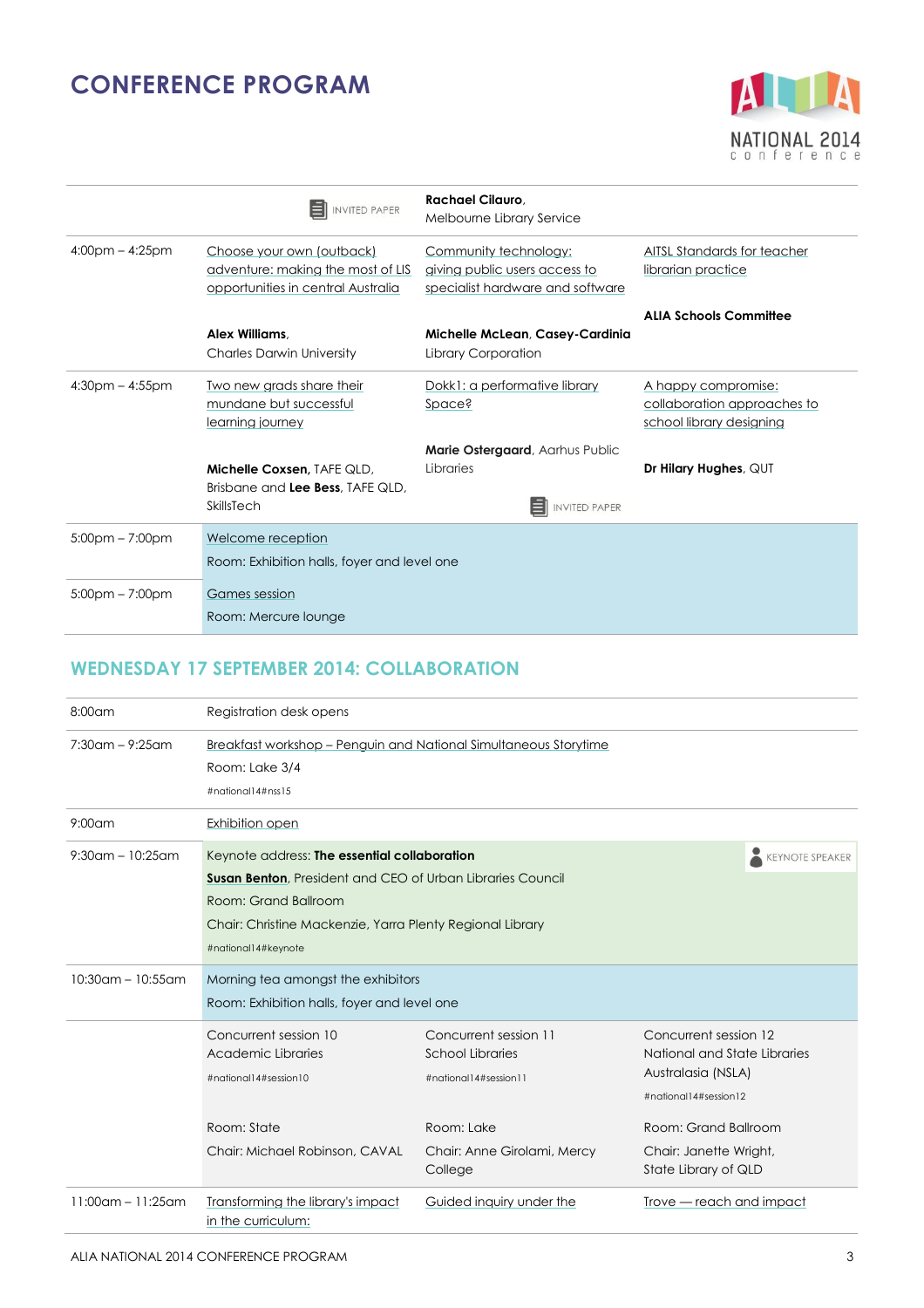

|                       | reconceptualising the library's<br>contribution to students' research<br>skill development<br>Lyn Torres and Leanne McCann,<br><b>Monash University</b> | microscope<br>Lee Fitzgerald, Charles Sturt<br>University                                                                                                               | Marie-Louise Ayres, National<br>Library of Australia                                                                                                                                                                                                 |
|-----------------------|---------------------------------------------------------------------------------------------------------------------------------------------------------|-------------------------------------------------------------------------------------------------------------------------------------------------------------------------|------------------------------------------------------------------------------------------------------------------------------------------------------------------------------------------------------------------------------------------------------|
| $11:30$ am - 11:55am  | An adaptive approach to reskilling<br>older 'first year' students                                                                                       | Teacher-librarians: moguls in our<br>midst - leaders in digital learning                                                                                                | Web archiving - Australian<br>government web archive                                                                                                                                                                                                 |
|                       | Carole Gerts.<br><b>Charles Sturt University</b>                                                                                                        | Sallyanne English, Jacqui Kinder<br>and <b>Judi Fallon</b> The Alannah and<br>Madeline Foundation                                                                       | Alison Dellit,<br>National Library of Australia                                                                                                                                                                                                      |
| 12:00pm - 1:25pm      | Lunch amongst the exhibitors<br>Room: Exhibition halls, foyer and level one                                                                             |                                                                                                                                                                         |                                                                                                                                                                                                                                                      |
|                       | Concurrent session 13<br><b>Special Libraries</b><br>#national14#session13                                                                              | Concurrent session 14<br><b>TAFE Libraries</b><br>#national14#session14                                                                                                 | Concurrent session 15<br>National and State Libraries<br>Australasia (NSLA)<br>#national14#session15                                                                                                                                                 |
|                       | Room: State<br>Chair: Rosa Serratore, National<br>Meteorological Library, Bureau of<br>Meteorology                                                      | Room: Lake<br>Chair: Paul Kloppenborg, William<br>Angliss TAFE                                                                                                          | Room: Grand Ballroom<br>Chair: Alan Smith, State Library<br>of SA                                                                                                                                                                                    |
| $1:30$ pm $-1:55$ pm  | Clearinghouse for sport:<br>collaboration and the changing<br>landscape of sport information<br>Christine May,<br>Australian Sports Commission          | Targeting, tailoring and timing -<br>How the smaller regional Victorian<br>TAFE's are changing to meet the<br>need of HE students studying in<br>their regions together | WW1 initiatives as an illustrative<br>example of priorities at NSLA<br>libraries<br><b>Barbara Lemon, National and</b><br>State Libraries Australasia                                                                                                |
|                       |                                                                                                                                                         | Jo Menzies and Nancy Lange,<br>Federation University Australia<br>Panel – <b>Rachel Neumann</b> and<br>Stewart Brown, Sunraysia Institute                               |                                                                                                                                                                                                                                                      |
|                       |                                                                                                                                                         | of TAFE<br><b>Sandra Curtis, Federation Training</b><br>Brenda Burr, Wodonga TAFE                                                                                       |                                                                                                                                                                                                                                                      |
| $2:00$ pm $- 2:25$ pm | <b>Building our Australian cloud</b>                                                                                                                    | The evolution of the TAFE library in<br>a technology charaed world                                                                                                      | Literacy, learning and libraries -<br>programs and projects                                                                                                                                                                                          |
|                       | Monika Szunejko, National Library<br>of Australia                                                                                                       | Angelo Gasparini, Kangan Institute                                                                                                                                      | Branching out online genealogy<br>course<br>Anne Burrows, State Library of VIC<br><b>QLD Literacy Framework</b><br>Jane Cowell, State Library of QLD<br>Public Libraries facilitating the<br>local learning network<br>Vanessa Little, Libraries ACT |
| $2:30$ pm $- 2:55$ pm | The benefits and the costs of                                                                                                                           | Serving remote communities                                                                                                                                              | Literacy, learning and libraries -                                                                                                                                                                                                                   |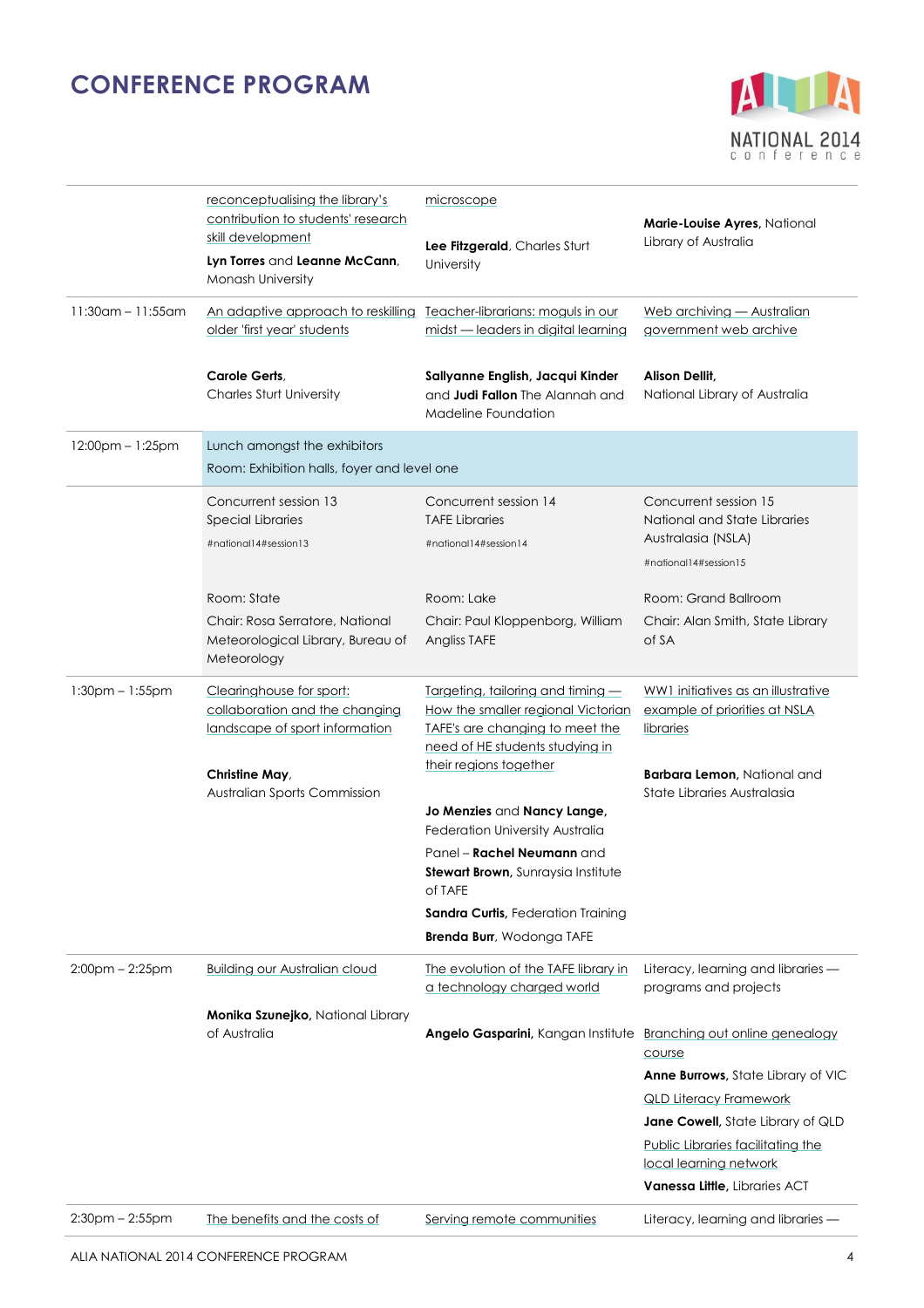

|                       | digital grey literature for collecting<br>organisations                                                      | together: A Canadian joint use<br>library study                                                                                    | Organisational capability                                                                                                                                    |
|-----------------------|--------------------------------------------------------------------------------------------------------------|------------------------------------------------------------------------------------------------------------------------------------|--------------------------------------------------------------------------------------------------------------------------------------------------------------|
|                       | Amanda Lawrence, Swinburne<br>University of Technology                                                       | <b>Rachel Sarjeant-Jenkins,</b><br>University of Saskatchewan and<br>Keith Walker, Medicine Hat<br>College                         | Libraries as learning organisations -<br>changing our approach to<br>learning<br>Andrew Hiskens,<br>State Library of VIC<br>Rebecca Ong, State Library of WA |
| $3:00$ pm $-3:25$ pm  | Afternoon tea amongst the exhibitors                                                                         |                                                                                                                                    |                                                                                                                                                              |
|                       | Room: Exhibition halls, foyer and level one                                                                  |                                                                                                                                    |                                                                                                                                                              |
|                       | Concurrent session 16<br>Academic Libraries<br>#national14#session16                                         | Concurrent session 17<br><b>Public Libraries</b><br>#national14#session17                                                          | Concurrent session 18<br>Australian Libraries Copyright<br>Committee (ALCC)<br>#national14#session18                                                         |
|                       | Room: Grand Ballroom                                                                                         | Room: State                                                                                                                        | Room: Lake                                                                                                                                                   |
|                       | Chair: Craig Anderson, RMIT                                                                                  | Chair: John Murrell, President PLVN                                                                                                | Chair: Trish Hepworth, ALCC                                                                                                                                  |
| $3:30$ pm $-3:55$ pm  | Developing your staff in a cross<br>institutional mentoring program                                          | Adventures in collaboration: library Everything you ever needed to<br>and information workers as<br>'Master Builders' of knowledge | know about copyright - in 15<br>minutes                                                                                                                      |
|                       | <b>Janette Burke, Monash University</b><br>Library and Cathie Jilovsky,<br><b>CAVAL</b>                      | <b>Ellen Forsyth</b> , State Library of NSW                                                                                        | Trish Hepworth, Copyright Advisor<br>Australian Libraries Copyright<br>Committee<br><b>INVITED PAPER</b>                                                     |
|                       |                                                                                                              |                                                                                                                                    | <b>Copyright and libraries: Practical</b><br>challenges and innovative<br>solutions                                                                          |
| $4:00$ pm – $4:25$ pm | <b>Evaluation of University of</b><br>Queensland library spaces:<br>three case studies at St Lucia<br>campus | <b>Enhancing online learning:</b><br>public libraries supporting student<br>engagement & success                                   | Panel discussion -<br>Antoinette Buchanan, ACT                                                                                                               |
|                       | <b>Robert Gerrity, University of QLD</b>                                                                     | <b>Rose Hill</b> , Open Universities<br>Australia and Pamela McGowan,<br>Monash Council                                            | Heritage Librarian<br>Alex Byrne, State Librarian NSW<br><b>Anna Daniel, Griffith University</b>                                                             |
| $4:30$ pm $- 4:55$ pm | Engaging with disciplinary<br>practices for citation<br>management teaching                                  | From leisurely posts to urgent<br>tweets: what can we learn from<br>using social media in an                                       | Future directions - Where to from<br>here?                                                                                                                   |
|                       | Kathryn Unsworth and Anne<br><b>Melles, Monash University</b>                                                | emergency?<br><b>Patou Clerc</b> , Blue Mountains City<br>Library                                                                  | Andrew Kelly, Town of Victoria<br>Park Library and Angela Daly,<br>Swinburne University<br><b>INVITED PAPER</b>                                              |
| $6:00$ pm $- 7:00$ pm | Cocktail function<br>Room: Element                                                                           |                                                                                                                                    |                                                                                                                                                              |
| $7:00$ pm $-11:00$ pm | Conference dinner<br>Room: Grand Ballroom                                                                    |                                                                                                                                    |                                                                                                                                                              |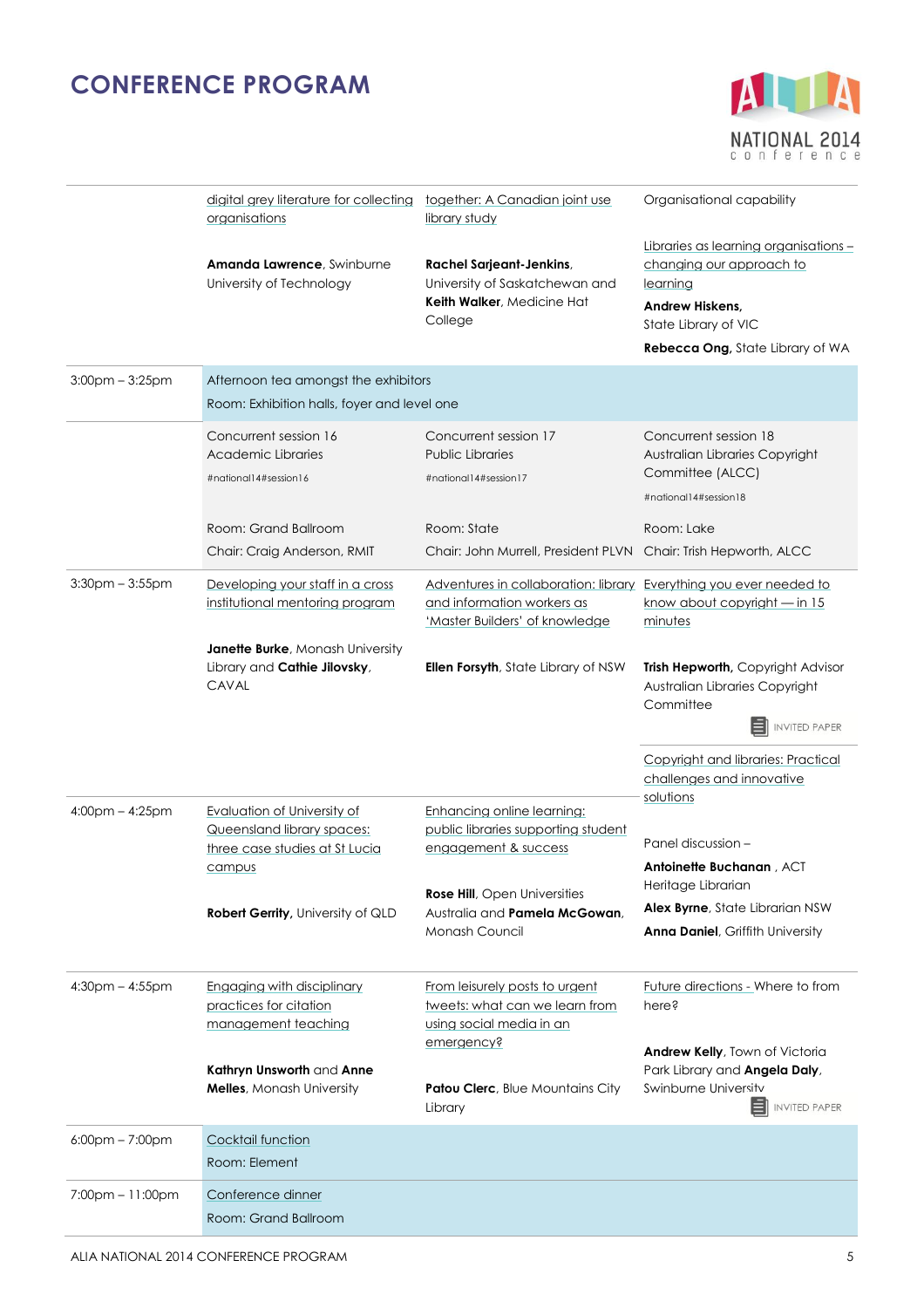

### **THURSDAY 18 SEPTEMBER 2014: CAPABILITIES**

| $8:00$ am               | Registration desk opens                                                                                                                                                     |                                                                                                                                               |                                                                                                                               |  |
|-------------------------|-----------------------------------------------------------------------------------------------------------------------------------------------------------------------------|-----------------------------------------------------------------------------------------------------------------------------------------------|-------------------------------------------------------------------------------------------------------------------------------|--|
| $7:30$ am – 9:25am      | Breakfast workshop — Print your own workshop : intro to 3D design, printing and application<br>Andrew Kelly, Town of Victoria Park Library<br>Room: Lake 3/4<br>#national14 |                                                                                                                                               |                                                                                                                               |  |
| $9:00$ am               | Exhibition open                                                                                                                                                             |                                                                                                                                               |                                                                                                                               |  |
| $9:30$ am – 10:25am     | Dr Marianne Broadbent, Managing Partner, NGS Global<br>Room: Grand Ballroom<br>Chair: John Shipp, ALIA Vice-President<br>#national14#keynote                                | Keynote address: Building professional and personal leadership capabilities                                                                   | <b>KEYNOTE SPEAKER</b>                                                                                                        |  |
| $10:30$ am - $10:55$ am | Morning tea amongst the exhibitors<br>Room: Exhibition halls, foyer and level one                                                                                           |                                                                                                                                               |                                                                                                                               |  |
|                         | Concurrent session 19<br><b>Health Libraries</b><br>#national14#session19<br>Room: Lake<br>Chair: Suzanne Lewis, Central                                                    | Concurrent session 20<br>Education, Skills and<br><b>Employability Summit</b><br>#national14#session20<br>Room: State<br>Chair: Damian Lodge, | Concurrent session 21<br>Academic Libraries<br>#national14#session21<br>Room: Grand Ballroom<br>Chair: Cathie Jilovsky, CAVAL |  |
| $11:00$ am - 11:25am    | Coast Local Health District Library<br>Services<br>Panel session - Collaborating on                                                                                         | <b>ALIA President</b><br>Introductory address                                                                                                 | Digital doorway: gaining library                                                                                              |  |
|                         | consumer health<br>Kate Arnold, Special Libraries<br><b>Association President</b><br><b>Jan Richards</b> , Central West<br>Libraries NSW                                    | Damian Lodge, ALIA President                                                                                                                  | users through Wikipedia<br>Andrew Spencer and Brendan<br>Krige, Macquarie University Library                                  |  |
|                         | Andrea Curr, State Library of NSW<br><b>Daniel McDonald, Darling Downs</b><br>Hospital and Health Service                                                                   | <b>TEQSA</b><br><b>Sarah Logan, Tertiary Education</b><br>Quality and Standards Agency<br><b>INVITED PAPER</b>                                |                                                                                                                               |  |
| $11:30$ am - 11:55am    | Mary Simons, Macquarie University<br>Library                                                                                                                                | The employer experience                                                                                                                       | Yes we can! Communicating<br>library value to a parent body                                                                   |  |
|                         | Facilitator: Suzanne Lewis, Central<br>Coast Local Health District Library<br>Services                                                                                      | Linda O'Brien, Pro Vice<br>Chancellor, (Information Services)<br><b>Griffith University</b><br>EI<br><b>INVITED PAPER</b>                     | <b>Majella Pugh, The University of QLD</b>                                                                                    |  |
| 12:00pm - 1:25pm        | Lunch amongst the exhibitors<br>Room: Exhibition halls, foyer and level one                                                                                                 |                                                                                                                                               |                                                                                                                               |  |
|                         | Concurrent session 22<br>Health Libraries - Emerging roles and                                                                                                              | Concurrent session 23<br>Education, Skills and                                                                                                | Concurrent session 24<br><b>Public Libraries</b>                                                                              |  |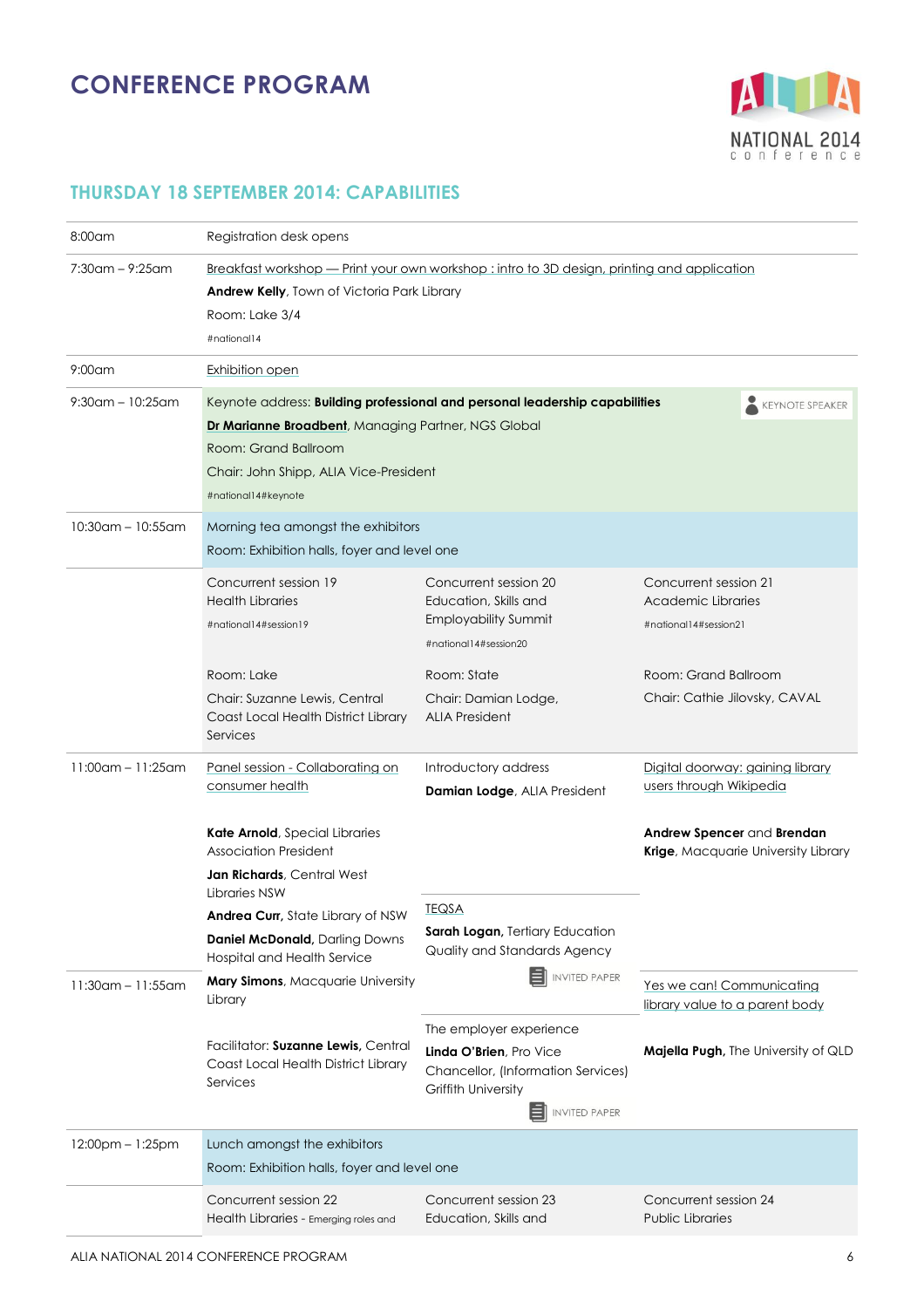

|                       | changing models of service in health research Employability Summit<br>#national14#session22 | #national14#session23                                                                                  | #national14#session24                                                          |
|-----------------------|---------------------------------------------------------------------------------------------|--------------------------------------------------------------------------------------------------------|--------------------------------------------------------------------------------|
|                       | Room: Lake                                                                                  | Room: State                                                                                            | Room: Grand Ballroom                                                           |
|                       | Chair: Ann Ritchie, Convenor HLA                                                            | Chair: Damian Lodge,<br><b>ALIA President</b>                                                          | Chair: Janice Nitschke, Expert<br>Member, ALIA APLA                            |
| $1:30pm - 1:55pm$     | Poles apart or a natural fit?<br>Health librarians in the research<br>environment           | <b>Employers and educators</b><br>work together to give today's<br>graduates tomorrow's skills         | eSmart libraries: How to build a<br>"Digital Lighthouse"                       |
|                       | <b>Cecily Gilbert, University of</b><br>Melbourne                                           | <b>Heather Brown</b> , State Library of SA,<br>Professor Andy Koronios,<br>University of SA            | Sallyanne English and Jacqui<br>Kinder, The Alannah and Madeline<br>Foundation |
|                       | Emerging roles and collaborations                                                           | Survival skills: Industry engagement                                                                   | Panel session - Australia all over:                                            |
| $2:00$ pm $- 2:25$ pm | for academic health librarians in<br>research support                                       | and collaboration in the NT<br>Kathryn White and Bernadette<br><b>Royal, Charles Darwin University</b> | the Big Projects update                                                        |
|                       | Sharon Karasmanis, La Trobe                                                                 | NLA leadership project                                                                                 | Facilitator: Jan Richards, Central<br>West Libraries NSW                       |
|                       | University                                                                                  | Paul Stewart and Nicole Hinton,                                                                        |                                                                                |
|                       |                                                                                             | National Library of Australia                                                                          |                                                                                |
| $2:30$ pm $- 2:55$ pm | Opening the doors of perception                                                             | Future skills and workforce                                                                            |                                                                                |
|                       | - reinventing an alcohol and                                                                | planning for public libraries                                                                          |                                                                                |
|                       | drug information service                                                                    | Jane Cowell, State Library of QLD                                                                      |                                                                                |
|                       | Sarah Petchell, Australian Drug<br>Foundation                                               |                                                                                                        |                                                                                |
| $3:00$ pm $-3:25$ pm  | Afternoon tea amongst the exhibitors<br>Room: Exhibition halls, foyer and level one         |                                                                                                        |                                                                                |
|                       | Concurrent session 25                                                                       | Concurrent session 26                                                                                  | Concurrent session 27                                                          |
|                       | Health Libraries - Emerging roles and                                                       | Education, Skills and                                                                                  | National and State Libraries                                                   |
|                       | changing models of service in health research<br>#national14#session25                      | Employability Summit<br>#national14#session26                                                          | Australasia (NSLA)<br>#national14#session27                                    |
|                       | Room: Lake                                                                                  | Room: State                                                                                            | Room: Grand Ballroom                                                           |
|                       | Chair: Ann Ritchie, Convenor HLA                                                            | Chair: Damian Lodge,                                                                                   | Chair: Sue Roberts, State Library                                              |
|                       |                                                                                             | <b>ALIA President</b>                                                                                  | of VIC                                                                         |
| 3:30pm to 3:55pm      | Base camp to summit: a<br>collaborative approach to                                         | The changing needs of employers                                                                        | <b>Digital Capability</b>                                                      |
|                       | building skills and providing                                                               | Julie Rae past-President ALIA,<br>Jennefer Nicholson, IFLA                                             | Digital preservation - measuring                                               |
|                       | support in the area of evidence<br>based practice                                           |                                                                                                        | our capability and 'confronting                                                |
|                       |                                                                                             | Includes panel discussion -                                                                            | the abyss'                                                                     |
|                       | Diana Blackwood and Jayanthi                                                                | Anne Girolami, Mercy College<br>Michelle Brennand, Public Libraries                                    | <b>Sarah Slade, State Library of VIC</b>                                       |
|                       | Joseph, Curtin University                                                                   | <b>WA</b>                                                                                              |                                                                                |
|                       |                                                                                             |                                                                                                        | Digital collecting - skills programs                                           |